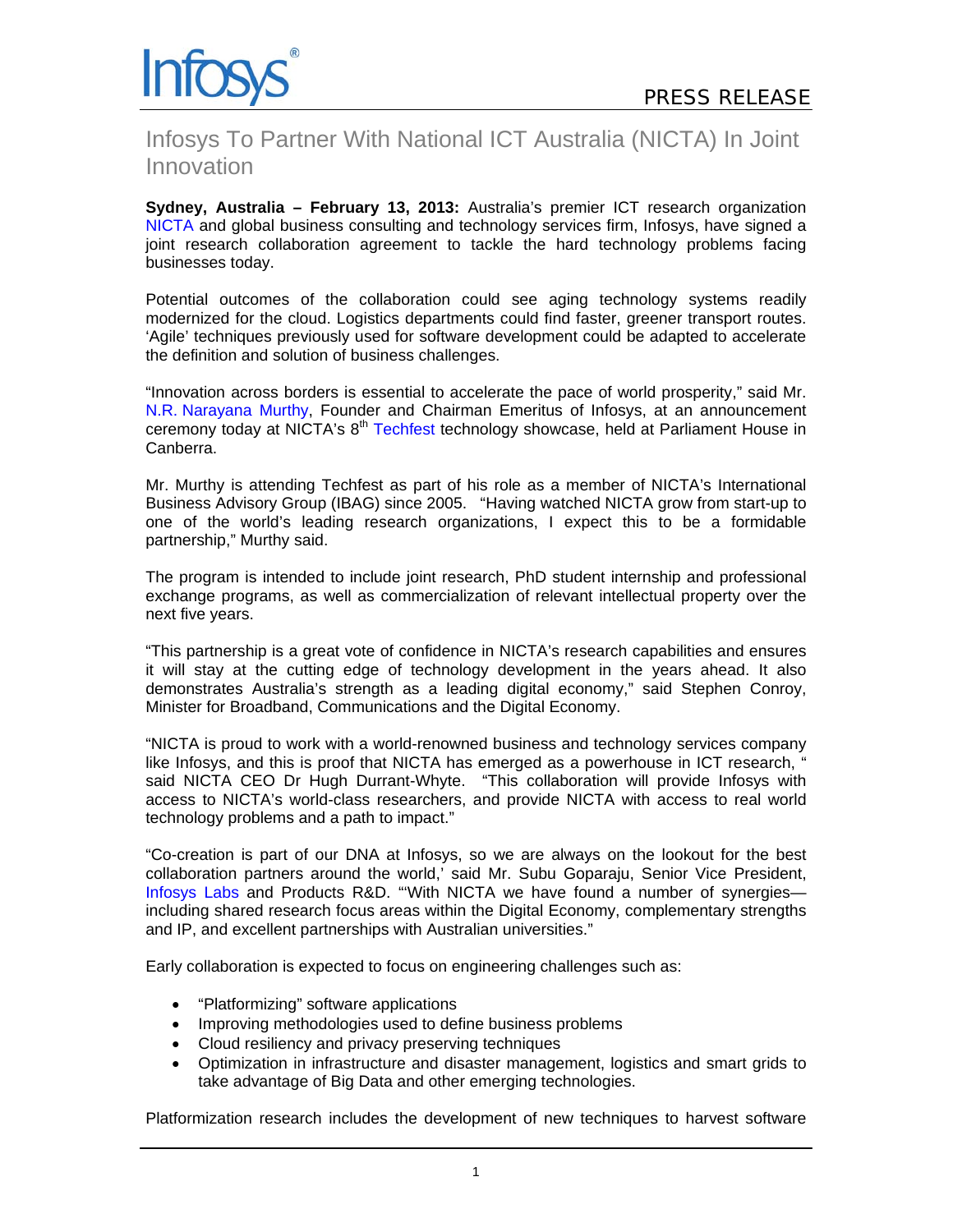

architectures, functions and processes from existing large code bases to speed up the development of new systems, especially for cloud based platforms.

#### **About NICTA**

NICTA (National ICT Australia Ltd) is Australia's Information and Communications Technology Research Centre of Excellence. NICTA develops technologies that generate economic, social and environmental benefits for Australia. NICTA collaborates with industry on joint projects, creates new companies, and provides new talent to the ICT sector through a NICTA-enhanced PhD program. With five laboratories around Australia and over 700 people, NICTA is the largest organisation in Australia dedicated to ICT research.

NICTA is funded by the Australian Government through the Department of Broadband, Communications and the Digital Economy and the Australian Research Council through the ICT Centre of Excellence Program. NICTA is also funded and supported by the Australian Capital Territory, the New South Wales, Queensland and Victorian Governments, the Australian National University, the University of New South Wales, the University of Melbourne, the University of Queensland, the University of Sydney, Griffith University, Queensland University of Technology and Monash University.

### **About Infosys**

Infosys partners with global enterprises to drive their innovation-led growth. That's why Forbes ranked Infosys 19th among the top 100 most innovative companies. As a leading provider of next-generation consulting, technology and outsourcing solutions, Infosys helps clients in more than 30 countries realise their goals.

Visit www.infosys.com and see how Infosys (NYSE: INFY), with its 150,000+ people, is Building Tomorrow's Enterprise® today.

#### **Safe Harbor**

Certain statements in this release concerning our future growth prospects are forwardlooking statements, which involve a number of risks and uncertainties that could cause actual results to differ materially from those in such forward-looking statements. The risks and uncertainties relating to these statements include, but are not limited to, risks and uncertainties regarding fluctuations in earnings, fluctuations in foreign exchange rates, our ability to manage growth, intense competition in IT services including those factors which may affect our cost advantage, wage increases in India, our ability to attract and retain highly skilled professionals, time and cost overruns on fixed-price, fixed-time frame contracts, client concentration, restrictions on immigration, industry segment concentration, our ability to manage our international operations, reduced demand for technology in our key focus areas, disruptions in telecommunication networks or system failures, our ability to successfully complete and integrate potential acquisitions, liability for damages on our service contracts, the success of the companies in which Infosys has made strategic investments, withdrawal or expiration of governmental fiscal incentives, political instability and regional conflicts, legal restrictions on raising capital or acquiring companies outside India, and unauthorized use of our intellectual property and general economic conditions affecting our industry. Additional risks that could affect our future operating results are more fully described in our United States Securities and Exchange Commission filings including our Annual Report on Form 20-F for the fiscal year ended March 31, 2012 and on Form 6-K for the quarter ended June 30, 2012, September 30, 2012 and December 31, 2012. These filings are available at www.sec.gov. Infosys may, from time to time, make additional written and oral forwardlooking statements, including statements contained in the company's filings with the Securities and Exchange Commission and our reports to shareholders. The company does not undertake to update any forward-looking statements that may be made from time to time by or on behalf of the company unless required by law.